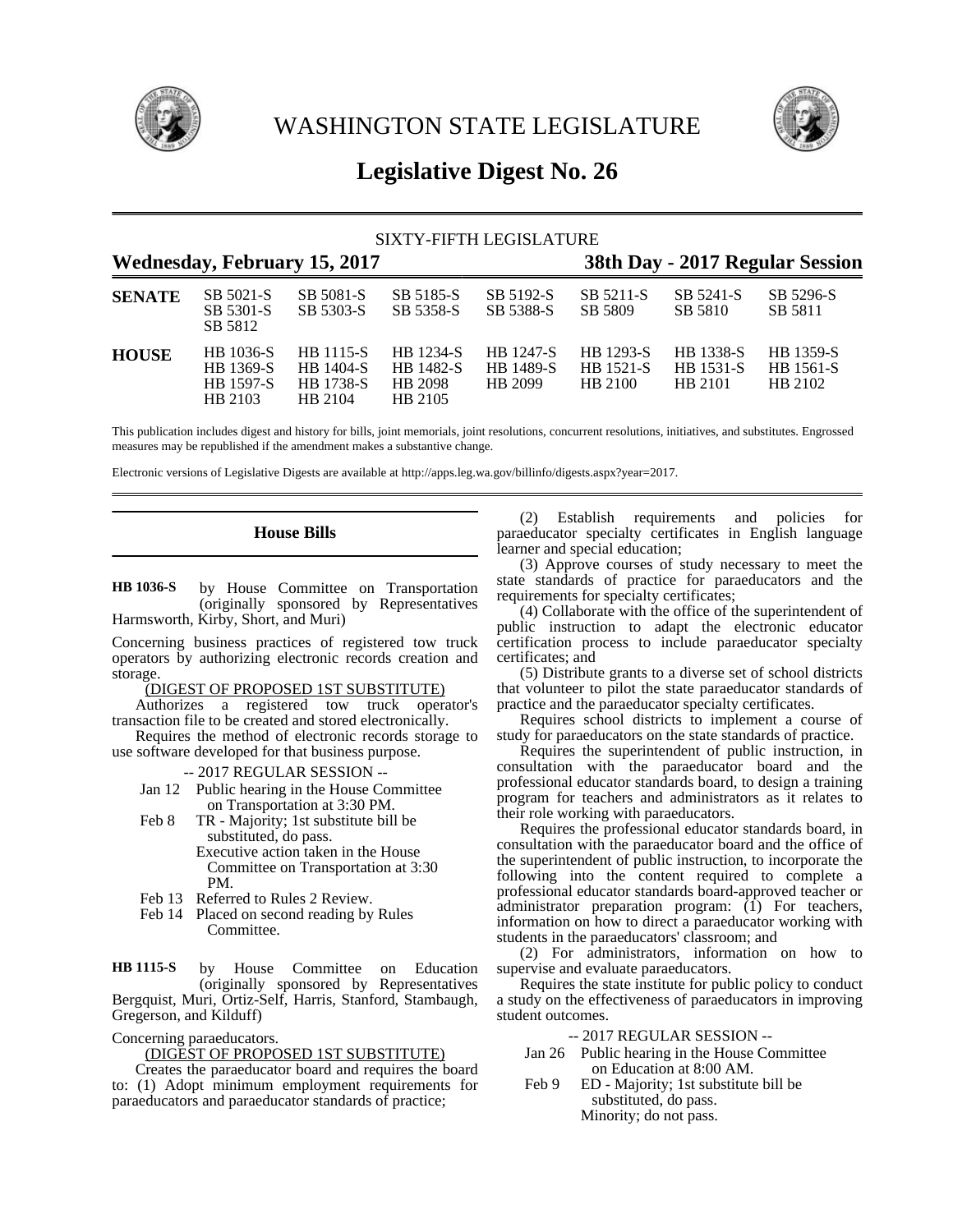Executive action taken in the House Committee on Education at 8:00 AM. Feb 13 Referred to Appropriations.

by House Committee on Health Care &<br>Wellness (originally sponsored by Wellness (originally sponsored by Representatives Robinson, Lytton, Senn, Frame, Doglio, Tarleton, Hansen, Jinkins, Cody, Ortiz-Self, Riccelli, Stambaugh, Macri, Pollet, Tharinger, Clibborn, Stonier, Caldier, Sells, Gregerson, Wylie, Kilduff, McBride, Goodman, Bergquist, Ormsby, Stanford, Slatter, and Kloba) **HB 1234-S**

#### Addressing private health plan coverage of contraceptives. (DIGEST OF PROPOSED 1ST SUBSTITUTE)

Requires a health benefit plan that includes coverage for contraceptive drugs to provide reimbursement for a twelve-month refill of contraceptive drugs obtained at one time by the enrollee.

-- 2017 REGULAR SESSION --

- Feb 1 Public hearing in the House Committee on Health Care & Wellness at 1:30 PM.
- Feb 8 HCW Majority; 1st substitute bill be substituted, do pass. Minority; do not pass. Executive action taken in the House Committee on Health Care & Wellness at 1:30 PM.
- Feb 10 Referred to Rules 2 Review.
- Feb 14 Placed on second reading by Rules Committee.

by House Committee on Community Development, Housing & Tribal Affairs (originally sponsored by Representatives McCabe, Kilduff, Muri, Caldier, Wylie, Dent, Tarleton, Haler, Stanford, Appleton, McBride, and Young) **HB 1247-S**

Concerning eligibility for lifetime veteran's disability passes.

#### (DIGEST OF PROPOSED 1ST SUBSTITUTE)

Authorizes disabled veterans, with a service-connected disability of at least thirty percent and who are residents of Washington or Oregon, to receive a lifetime veteran's disability pass for access to the state parks system at no cost.

States that Oregon resident eligibility is contingent on reciprocal statutory authority in Oregon providing for similar cost-free access to Oregon's state parks system for disabled veterans.

- -- 2017 REGULAR SESSION --
- Feb 2 Public hearing in the House Committee on Community Development and Housing & Tribal Affairs at 1:30 PM.
- Feb 8 CDHT Majority; 1st substitute bill be substituted, do pass. Executive action taken in the House Committee on Community Development and Housing & Tribal Affairs at 8:00 AM.
- Feb 14 Referred to Appropriations.
- by House Committee on Higher Education (originally sponsored by Representatives **HB 1293-S**

Ortiz-Self, Caldier, Stonier, Doglio, Orwall, Senn, Tarleton, McBride, Gregerson, Kagi, Jinkins, Santos, Pollet, Bergquist, Kilduff, Young, and Frame)

Concerning witnessing a student's college bound scholarship pledge when efforts to obtain a parent's or guardian's signature are unsuccessful.

#### (DIGEST OF PROPOSED 1ST SUBSTITUTE)

Addresses unsuccessful efforts to obtain a parent's or guardian's signature with regard to the witnessing of a student's college bound scholarship pledge.

#### -- 2017 REGULAR SESSION --

- Jan 25 Public hearing in the House Committee on Higher Education at 1:30 PM.
- Feb 8 HE Majority; 1st substitute bill be substituted, do pass. Executive action taken in the House Committee on Higher Education at 1:30 PM.
- Feb 13 Referred to Rules 2 Review.
- Feb 14 Placed on second reading by Rules Committee.
- by House Committee on Health Care &<br>Wellness (originally sponsored by (originally sponsored Representatives Cody, Schmick, Jinkins, Johnson, Robinson, and Riccelli) **HB 1338-S**

### Addressing the Washington state health insurance pool. (DIGEST OF PROPOSED 1ST SUBSTITUTE)

Declares an intent to: (1) Extend the expiration date to December 31, 2022, for nonmedicare coverage in the Washington state health insurance pool; and

(2) Study the necessity of continuing pool coverage in the short and long terms, the role of the pool in light of the evolving health care landscape, and the creation of a funding mechanism that equitably and broadly apportions pool costs across the state's health care marketplace.

#### -- 2017 REGULAR SESSION --

- Jan 31 Public hearing in the House Committee on Health Care & Wellness at 8:00 AM.
- Feb 8 HCW Majority; 1st substitute bill be substituted, do pass. Executive action taken in the House Committee on Health Care & Wellness at 1:30 PM.
- Feb 10 Referred to Appropriations.

by House Committee on Health Care &<br>Wellness (originally sponsored by (originally sponsored by Representatives Jinkins, Harris, Macri, Kilduff, Riccelli, Cody, Slatter, Appleton, Kloba, Frame, and Doglio) **HB 1359-S**

Concerning notice of charity care availability at time of billing and collection.

#### (DIGEST OF PROPOSED 1ST SUBSTITUTE)

Requires hospital billing statements to include a statement, regarding discounts on hospital bills whether or not you are insured, in English and the non-English language most commonly spoken by the non-English speaking or limited-English speaking population in the hospital's service area.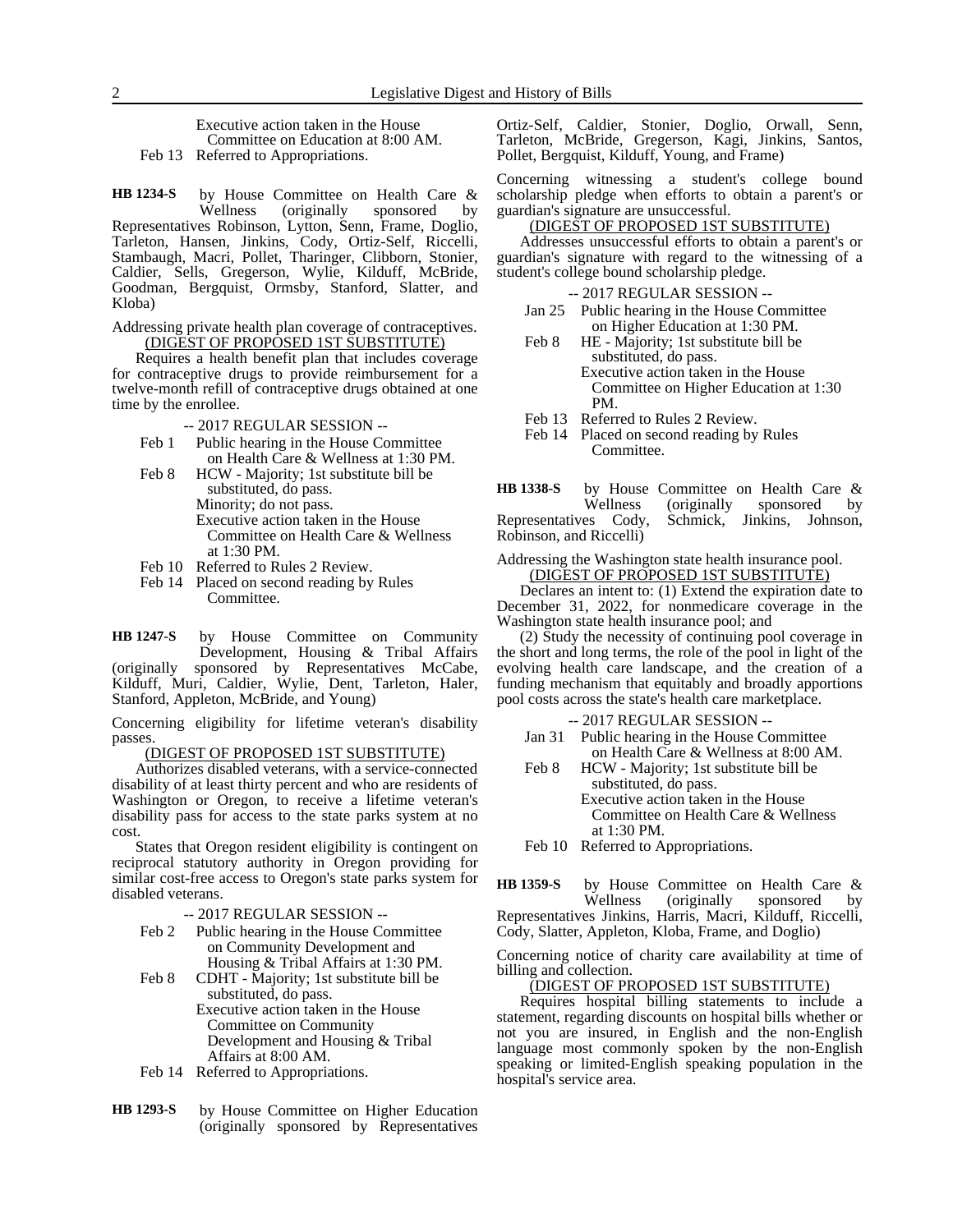- -- 2017 REGULAR SESSION --
- Feb 3 Public hearing in the House Committee on Health Care & Wellness at 10:00 AM.
- Feb 8 HCW Majority; 1st substitute bill be substituted, do pass. Executive action taken in the House Committee on Health Care & Wellness at 1:30 PM.
- Feb 13 Referred to Appropriations.

by House Committee on Community Development, Housing & Tribal Affairs (originally sponsored by Representatives Hayes, Muri, Kilduff, Appleton, and Lovick) **HB 1369-S**

Defining veteran for the purpose of receiving certain benefits.

(DIGEST OF PROPOSED 1ST SUBSTITUTE)

Revises the definition of "veteran," for the purpose of receiving certain benefits, to include a person who is in receipt of a United States department of defense discharge document DD form 214, NGB form 22, or their equivalent or successor discharge paperwork, that characterizes his or her service as honorable.

Authorizes veterans' scoring criteria to be claimed: (1) Upon release from active military service with an honorable discharge or a discharge for medical reasons with an honorable record, where applicable; or

(2) Upon receipt of a United States department of defense discharge document DD form 214, NGB form 22, or their equivalent or successor discharge paperwork, that characterizes his or her service as honorable.

-- 2017 REGULAR SESSION --

- Feb 2 Public hearing in the House Committee on Community Development and Housing & Tribal Affairs at 1:30 PM.
- Feb 7 CDHT Majority; 1st substitute bill be substituted, do pass.
	- Executive action taken in the House Committee on Community Development and Housing & Tribal Affairs at 10:00 AM.
- Feb 13 Referred to Rules 2 Review.
- Feb 14 Placed on second reading by Rules Committee.

by House Committee on Higher Education (originally sponsored by Representatives Tarleton, Wilcox, Sells, Chandler, Haler, Stambaugh, Van Werven, Santos, and Stanford) **HB 1404-S**

Conducting a workforce study of employment opportunities in the agriculture, environment, and natural resources economic sectors intended to provide educators with the information needed for informing students about employment opportunities in the studied fields.

(DIGEST OF PROPOSED 1ST SUBSTITUTE)

Requires the workforce training and education coordinating board to conduct a workforce assessment for the agriculture, natural resources, and environment sectors to: (1) Assess the available data on current and projected employment levels and hiring demand for skilled midlevel workers in those sectors; and

(2) Assess the food and fiber processing jobs.

- -- 2017 REGULAR SESSION --
- Jan 31 Public hearing in the House Committee on Higher Education at 8:00 AM.
- Feb 8 HE Majority; 1st substitute bill be substituted, do pass. Executive action taken in the House Committee on Higher Education at 1:30
	- PM.
- Feb 13 Referred to Appropriations.

by House Committee on Early Learning & **HB 1482-S**

Human Services (originally sponsored by Representatives Sawyer, Kagi, Stambaugh, Caldier, Robinson, Springer, Hargrove, Tarleton, Ormsby, Doglio, and Stanford)

Establishing the legislative-executive WorkFirst poverty reduction oversight task force.

### (DIGEST OF PROPOSED 1ST SUBSTITUTE)

Creates the legislative-executive WorkFirst poverty reduction oversight task force to, among other responsibilities: (1) Reduce the overall percentage of people living below two hundred percent of the federal poverty level;

(2) Prevent and address adverse childhood experiences and the trauma of children who are living in poverty; and

(3) Direct the department of social and health services to develop a five-year plan and a ten-year plan to address intergenerational poverty.

Creates the intergenerational poverty advisory committee to assist the task force.

Authorizes the department of social and health services to establish and maintain a system to track intergenerational poverty.

- -- 2017 REGULAR SESSION --
- Feb 3 Public hearing in the House Committee on Early Learning & Human Services at 10:00 AM.
- Feb 7 ELHS Majority; 1st substitute bill be substituted, do pass. Executive action taken in the House Committee on Early Learning & Human Services at 8:00 AM.
- Feb 10 Referred to Appropriations.
- by House Committee on Agriculture & Natural Resources (originally sponsored by Representatives Kretz, Blake, and Short) **HB 1489-S**

# Concerning private wildland fire suppression contractors. (DIGEST OF PROPOSED 1ST SUBSTITUTE)

Requires the department of natural resources, for the maximum effective use of local fire suppression assets, to actively engage in ongoing prefire season outreach and recruitment of qualified wildland fire suppression contractors and equipment owners and compile and annually update a master list of the qualified contractors.

Requires the local wildland fire liaison to fulfill duties as assigned by the commissioner of public lands or the legislature, including the recruitment of local wildland fire suppression contractors.

-- 2017 REGULAR SESSION --

Feb 1 Public hearing in the House Committee on Agriculture & Natural Resources at 8:00 AM.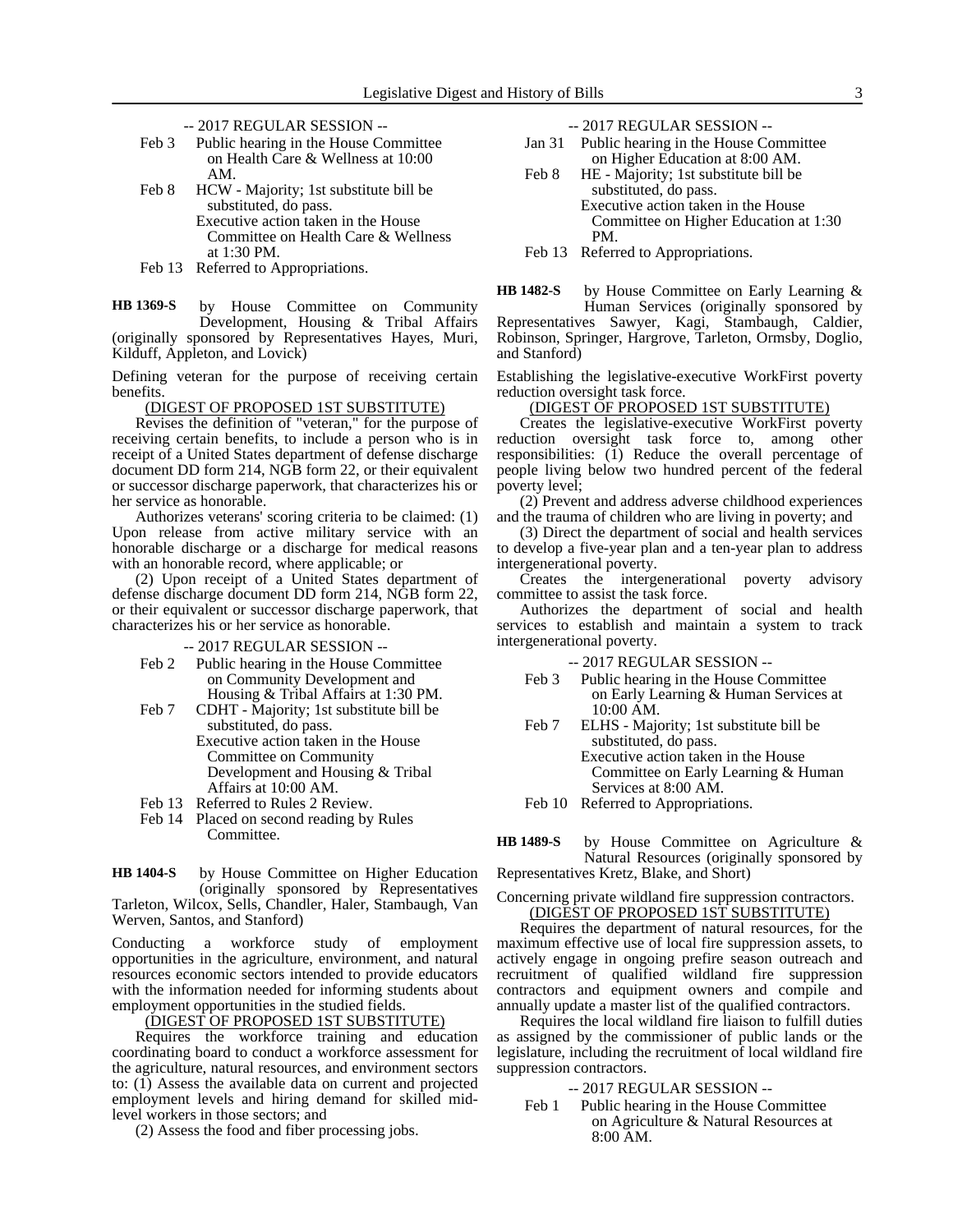- Feb 8 AGNR Majority; 1st substitute bill be substituted, do pass. Executive action taken in the House Committee on Agriculture & Natural Resources at 8:00 AM.
- Feb 10 Referred to Rules 2 Review.
- Feb 14 Placed on second reading by Rules Committee.
- by House Committee on State Govt, Elections & IT (originally sponsored by Representatives Dolan, Doglio, Ormsby, Appleton, Bergquist, and Pollet; by request of Office of Financial Management) **HB 1521-S**

Addressing vacation leave.

#### (DIGEST OF PROPOSED 1ST SUBSTITUTE)

Revises state government employee provisions to: (1) Remove the requirement that an employee must work at least six months before taking vacation leave; and

(2) Allow employees whose employment is terminated by death, reduction in force, resignation, dismissal, or retirement, who have been employed for at least six continuous months, to cash out his or her accrued vacation leave.

-- 2017 REGULAR SESSION --

- Feb 7 Public hearing in the House Committee on State Government and Elections & Information Technology at 8:00 AM.
- Feb 8 SEIT Majority; 1st substitute bill be substituted, do pass. Executive action taken in the House

Committee on State Government and Elections & Information Technology at 1:30 PM.

Feb 13 Referred to Appropriations.

by House Committee on Agriculture & Natural Resources (originally sponsored by Representatives Chapman, DeBolt, Blake, Koster, Orcutt, Tharinger, Kraft, Pettigrew, Smith, Dolan, and Fitzgibbon) **HB 1531-S**

Concerning the forest riparian easement program.

(DIGEST OF PROPOSED 1ST SUBSTITUTE)

Requires the department of natural resources to: (1) Share information regarding the carbon sequestration benefits of the forest riparian easement program with other state programs attempting to quantify carbon storage or account for carbon emissions; and

(2) Promote the expansion of funding for the forest riparian easement program as one part of the state's overall climate strategy.

-- 2017 REGULAR SESSION --

- Jan 31 Public hearing in the House Committee on Agriculture & Natural Resources at 10:00 AM.
- Feb 7 AGNR Majority; 1st substitute bill be substituted, do pass.

Executive action taken in the House Committee on Agriculture & Natural Resources at 10:00 AM.

Feb 10 Referred to Rules 2 Review.

by House Committee on Higher Education (originally sponsored by Representatives Frame, Pollet, Doglio, Kloba, Bergquist, Kilduff, Stanford, Dolan, Peterson, Stonier, Senn, Slatter, Fey, Lovick, Macri, Tarleton, Tharinger, Sawyer, Goodman, and Farrell) **HB 1561-S**

Concerning open educational resources.

#### (DIGEST OF PROPOSED 1ST SUBSTITUTE)

Requires the student achievement council to: (1) Administer the open educational resources grant pilot program for the four-year institutions of higher education; and

(2) Develop an application form for a grant and a process for: Reviewing and selecting grant applicants; awarding grant funding; and the grant awardee to report back to the council on the use of the grant.

Requires the state institute for public policy to conduct a study on the cost of textbooks and course materials and the use of open educational resources at four-year institutions of higher education.

-- 2017 REGULAR SESSION --

- Jan 31 Public hearing in the House Committee on Higher Education at 8:00 AM.
- Feb 8 HE Majority; 1st substitute bill be substituted, do pass. Minority; without recommendation. Executive action taken in the House Committee on Higher Education at 1:30 PM.

Feb 13 Referred to Appropriations.

by House Committee on Agriculture & Natural Resources (originally sponsored by Representatives Blake, Kretz, and Doglio; by request of Department of Fish and Wildlife) **HB 1597-S**

Increasing revenue to the state wildlife account by increasing commercial fishing license fees and streamlining wholesale fish dealing, buying, and selling requirements.

## (DIGEST OF PROPOSED 1ST SUBSTITUTE)

Increases commercial fishing license fees and streamlines requirements for wholesale fish dealing, buying, and selling to increase revenue to the state wildlife account.

-- 2017 REGULAR SESSION --

- Feb 1 Public hearing in the House Committee on Agriculture & Natural Resources at 8:00 AM.
- Feb 8 AGNR Majority; 1st substitute bill be substituted, do pass. Executive action taken in the House Committee on Agriculture & Natural Resources at 8:00 AM.
- Feb 13 Referred to Appropriations.

by House Committee on Environment (originally sponsored by Representatives Doglio, Jenkin, and Tarleton) **HB 1738-S**

Continuing to protect water quality by aligning state brake friction material restrictions with the requirements of a similar nationwide agreement.

(DIGEST OF PROPOSED 1ST SUBSTITUTE)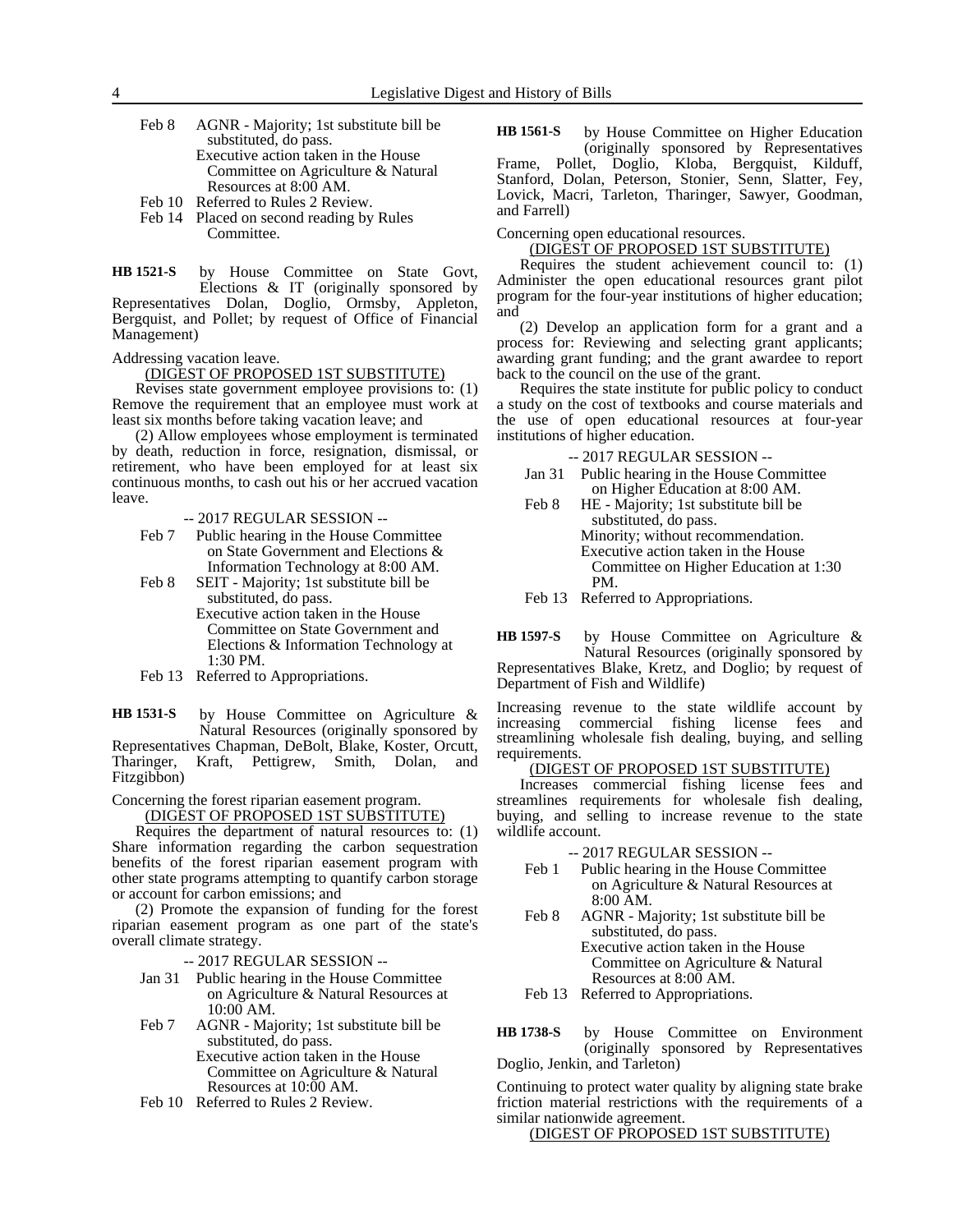Prohibits a manufacturer, wholesaler, retailer, or distributor from selling or offering for sale brake friction material containing more than 0.5 percent copper and its compounds by weight.

Exempts the following from the prohibition above: (1) Brake friction material manufactured before 2025 for the purposes of clearing inventory; and

(2) Brake friction material manufactured as part of an original equipment service contract for vehicles manufactured before January 1, 2025.

- -- 2017 REGULAR SESSION --
- Jan 31 Public hearing in the House Committee on Environment at 1:30 PM.
- Feb 7 ENVI Majority; 1st substitute bill be substituted, do pass. Minority; do not pass. Executive action taken in the House Committee on Environment at 1:30 PM.
- Feb 10 Referred to Rules 2 Review.
- Feb 14 Placed on second reading by Rules Committee.
- by Representatives Sawyer, Vick, Kirby, and Condotta **HB 2098**

Making financial services available to marijuana producers, processors, retailers, qualifying patients, health care professionals, and designated providers as authorized under chapters 69.50 and 69.51A RCW.

Authorizes a financial institution to receive deposits, extend credit, conduct funds transfers, and provide other financial services for marijuana producers, processors, and retailers, qualifying patients, health care professionals, and designated providers.

-- 2017 REGULAR SESSION --

Feb 14 First reading, referred to Judiciary (Not Officially read and referred until adoption of Introduction report).

by Representative Blake **HB 2099**

Streamlining distillery licensing and fees. Streamlines distillery licensing and fees.

-- 2017 REGULAR SESSION --

- Feb 14 First reading, referred to Commerce & Gaming (Not Officially read and referred until adoption of Introduction report).
- Feb 16 Scheduled for public hearing and executive session in the House Committee on Commerce & Gaming at 8:00 AM. (Subject to change)

by Representative Goodman **HB 2100**

Concerning the statutory vested rights doctrine and establishing rules for determining what regulations control decisions on project permit applications.

Addresses the common law vested rights doctrine with regard to the control of decisions on project permit applications.

-- 2017 REGULAR SESSION --

Feb 14 First reading, referred to Environment (Not Officially read and referred until adoption of Introduction report).

by Representatives McCabe, Orwall, Griffey, Hayes, and McDonald **HB 2101**

Concerning the availability of sexual assault nurse examiners.

Requires the office of crime victims advocacy to develop: (1) Best practices that local communities may use on a voluntary basis to create mobile sexual assault nurse examiner teams and multidisciplinary teams to serve sexual assault survivors in local communities; and

(2) Strategies to make sexual assault nurse examiner training available without requiring the nurses to travel unreasonable distances or incur unreasonable expenses.

#### -- 2017 REGULAR SESSION --

- Feb 14 First reading, referred to Health Care & Wellness (Not Officially read and referred until adoption of Introduction report).
- by Representatives McCabe, Orwall, Hayes, and McDonald **HB 2102**

Clarifying that hospitals and emergency medical facilities providing sexual assault examinations may seek reimbursement from a sexual assault victim's health coverage as long as the victim does not receive a bill or incur any out-of-pocket expenses associated with such reimbursement.

Clarifies that hospitals and emergency medical facilities may seek reimbursement, for the performance of a sexual assault examination, from medicaid, medicare, or the victim's insurance for covered services associated with the examination as long as the victim does not receive a bill or incur any out-of-pocket expenses associated with the reimbursement.

-- 2017 REGULAR SESSION --

Feb 14 First reading, referred to Health Care & Wellness (Not Officially read and referred until adoption of Introduction report).

#### by Representative Sawyer **HB 2103**

Concerning the gambling commission.

Prohibits money in the gambling revolving fund from being expended to exercise any power, duty, or authority of the gambling commission with respect to the commission's law enforcement powers, duties, or authority as provided in section 2 of this act.

Requires the legislature to appropriate, from the state general fund, money sufficient to fund the commission's law enforcement powers, duties, and authority.

#### -- 2017 REGULAR SESSION --

Feb 14 First reading, referred to Appropriations (Not Officially read and referred until adoption of Introduction report).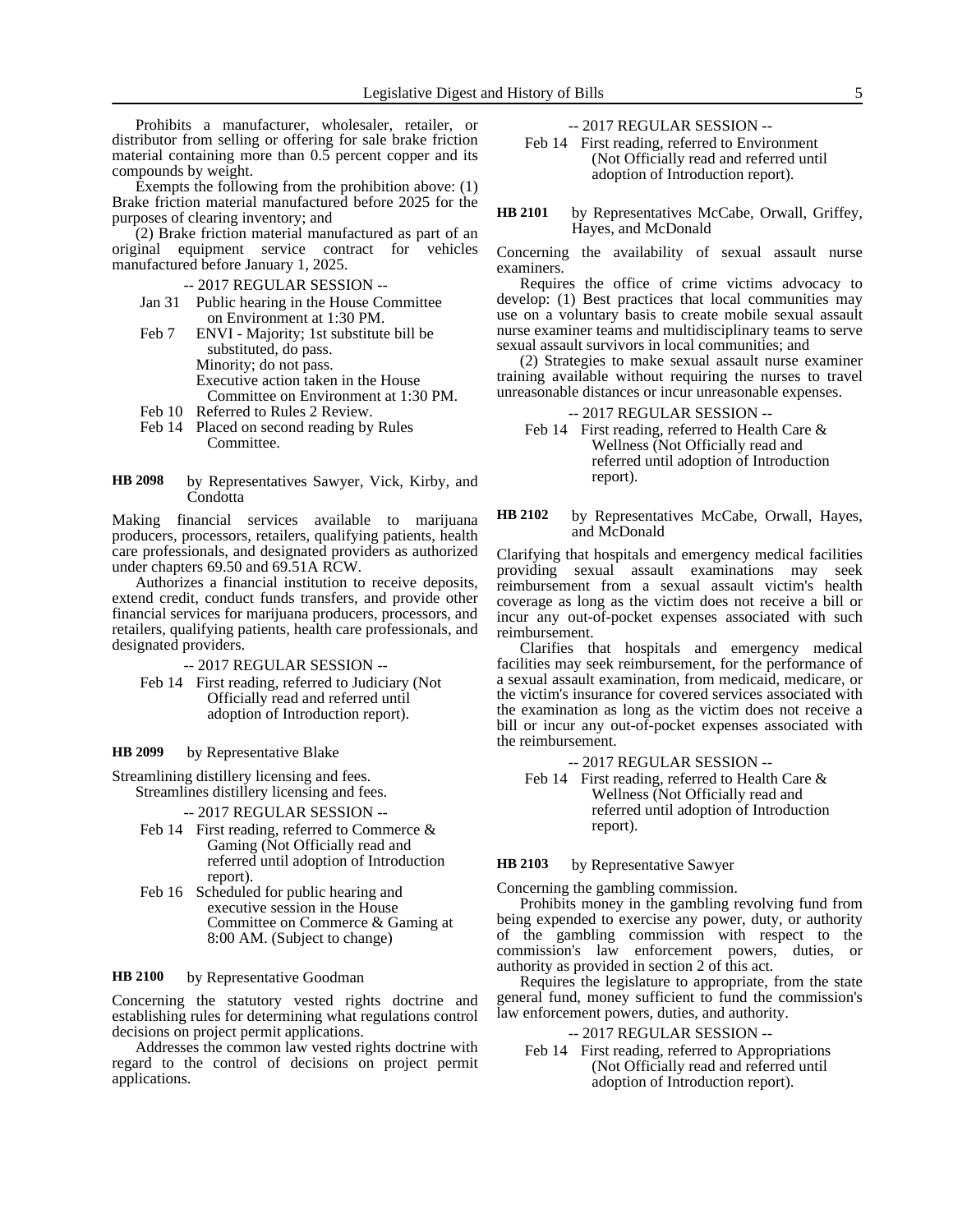by Representative Kirby **HB 2104**

Addressing protection product guarantee providers.

Clarifies that more than one reimbursement insurance policy, risk retention group, or both may be used by protection product guarantee providers to meet certain requirements.

-- 2017 REGULAR SESSION --

Feb 14 First reading, referred to Business & Financial Services (Not Officially read and referred until adoption of Introduction report).

by Representatives Stambaugh and Shea **HB 2105**

Enhancing public engagement with the legislative and executive ethics boards.

Requires the legislative ethics board and the executive ethics board to issue written advisory opinions upon the written request of a person or upon its own motion.

-- 2017 REGULAR SESSION --

Feb 14 First reading, referred to State Government, Elections & Information Technology (Not Officially read and referred until adoption of Introduction report).

**Senate Bills**

by Senate Committee on Law & Justice (originally sponsored by Senators O'Ban, Frockt, Schoesler, Darneille, Nelson, Pearson, Rolfes, Conway, Sheldon, Fortunato, Fain, Hasegawa, and Kuderer; by request of Attorney General) **SB 5021-S**

Concerning pro bono legal services for military service members, veterans, and their families.

(DIGEST OF PROPOSED 1ST SUBSTITUTE)

Creates the office of military and veteran legal assistance within the office of the attorney general to promote and facilitate civil legal assistance programs, pro bono services, and self-help services for military service members, veterans, and their family members domiciled or stationed in this state.

Prohibits the attorney general from directly providing legal assistance, advice, or representation, legal assistance programs, pro bono services, or self-help services to a service member, veteran, or family member being criminally prosecuted.

-- 2017 REGULAR SESSION --

- Jan 11 Public hearing in the Senate Committee on Law & Justice at 8:00 AM.
- Feb 8 LAW Majority; 1st substitute bill be substituted, do pass. And refer to Ways & Means. Executive action taken in the Senate Committee on Law & Justice at 8:00 AM.
- Feb 9 Referred to Ways & Means.
- by Senate Committee on Law & Justice (originally sponsored by Senators Pedersen and Miloscia; by request of Uniform Law Commission) **SB 5081-S**
- Adopting the revised uniform law on notarial acts.
	- (DIGEST OF PROPOSED 1ST SUBSTITUTE) Adopts the revised uniform law on notarial acts. Repeals chapter 42.44 RCW (notaries public).

-- 2017 REGULAR SESSION --

- Jan 31 Public hearing in the Senate Committee on Law & Justice at 10:00 AM.
- Feb 8 LAW Majority; 1st substitute bill be substituted, do pass. Executive action taken in the Senate Committee on Law & Justice at 8:00 AM.
- Feb 9 Passed to Rules Committee for second reading.
- Feb 14 Placed on second reading by Rules Committee.
- by Senate Committee on State Government (originally sponsored by Senators Wilson, Mullet, and Palumbo) **SB 5185-S**

Providing immunity from liability for professional or trade associations providing emergency response volunteers.

#### (DIGEST OF PROPOSED 1ST SUBSTITUTE)

Prohibits an act or omission, by a covered volunteer emergency worker while engaged in a covered activity, from imposing any liability for civil damages resulting from the act or omission upon a professional or trade association of covered volunteer emergency workers.

-- 2017 REGULAR SESSION --

- Jan 27 Public hearing in the Senate Committee on State Government at 8:00 AM.
- Feb 8 SGOV Majority; 1st substitute bill be substituted, do pass. Executive action taken in the Senate Committee on State Government at 8:00 AM.
- Feb 9 Passed to Rules Committee for second reading.

by Senate Committee on State Government (originally sponsored by Senators Kuderer, Billig, Cleveland, Palumbo, Hunt, Darneille, Keiser, Carlyle, and Hasegawa) **SB 5192-S**

Enacting same day voter registration.

(DIGEST OF PROPOSED 1ST SUBSTITUTE)

Authorizes a person who is not registered to vote in this state to submit a registration application no later than eight days before the day of a primary, special election, or general election or register in person at the county auditor's office, the division of elections, a voting center, or other location designated by the county auditor, no later than 5:00 p.m. on the day of the primary or election.

Authorizes a registered voter: (1) Who changes his or her residence, within the same county, to transfer his or her registration at a voting center or other location designated by the county auditor; and

(2) To update his or her registration no later than eight days before the day of the primary or election.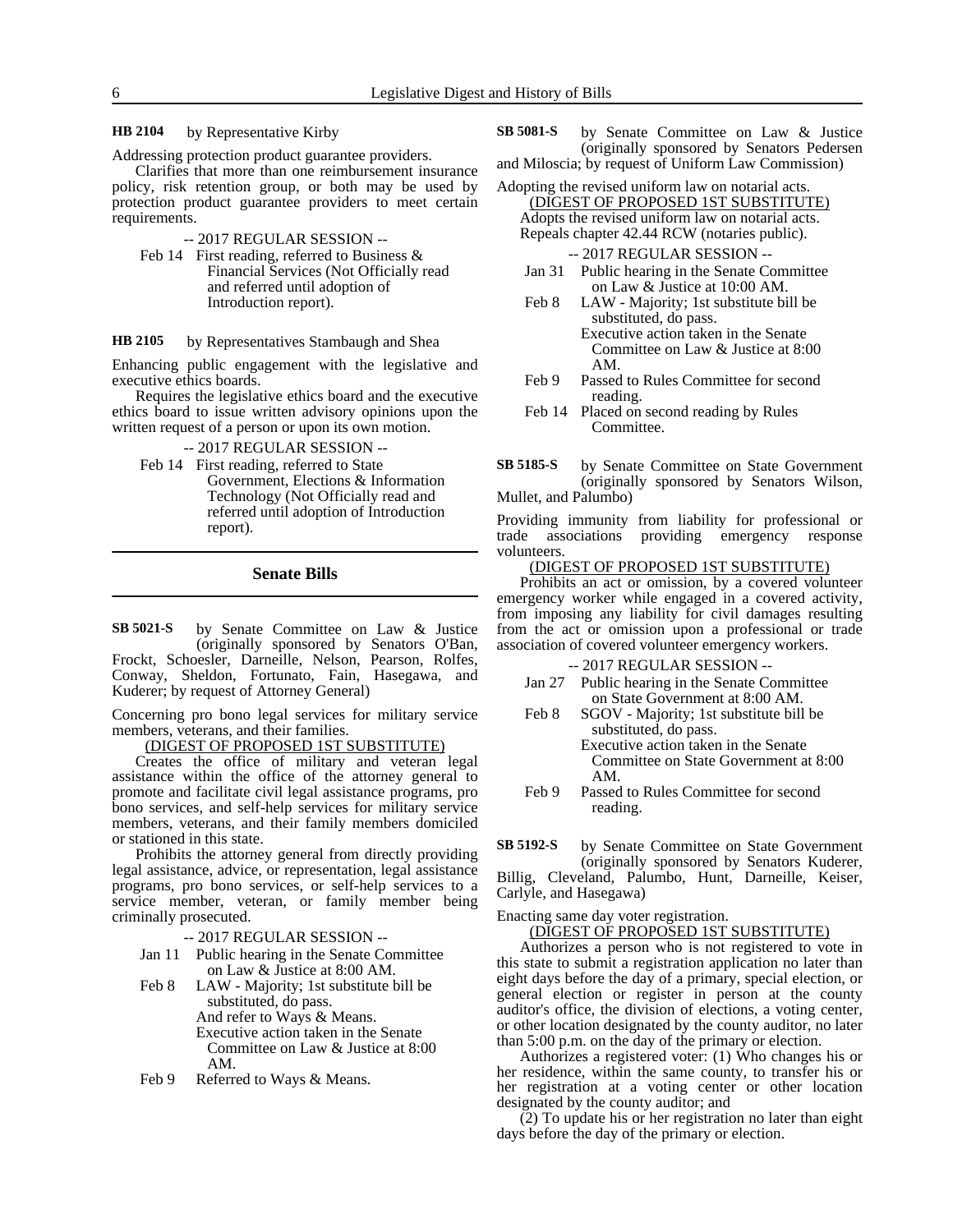Requires the secretary of state to establish procedures to enable new or updated voter registrations to be recorded on an expedited basis.

Requires a county auditor to register voters in person at the county auditor's office, the division of elections, and a voting center.

Requires voting centers to be located in public buildings including libraries.

-- 2017 REGULAR SESSION --

- Jan 25 Public hearing in the Senate Committee on State Government at 8:00 AM.
- Feb 8 SGOV Majority; 1st substitute bill be substituted, do pass. Minority; without recommendation. Executive action taken in the Senate Committee on State Government at 8:00 AM.
- Feb 9 Passed to Rules Committee for second reading.

by Senate Committee on Law & Justice (originally sponsored by Senators Wilson and Honeyford) **SB 5211-S**

Addressing adjudicative proceedings by state agencies. (DIGEST OF PROPOSED 1ST SUBSTITUTE)

Addresses state agency adjudicative proceedings with regard to qualified hearings, ex parte communications, entry of initial and final orders, and issuance of final decisions or proposals for decisions by an administrative law judge or a presiding officer.

-- 2017 REGULAR SESSION --

- Jan 24 Public hearing in the Senate Committee on Law & Justice at 10:00 AM.
- Feb 8 LAW Majority; 1st substitute bill be substituted, do pass. And refer to Ways & Means. Minority; without recommendation. Executive action taken in the Senate Committee on Law & Justice at 8:00 AM.
- Feb 9 Referred to Ways & Means.

by Senate Committee on Early Learning & K-12 Education (originally sponsored by Senators Carlyle, O'Ban, Darneille, Hasegawa, and **SB 5241-S**

Wellman)

Concerning the educational success of youth who are homeless or in foster care.

(DIGEST OF PROPOSED 1ST SUBSTITUTE)

Eliminates academic and nonacademic barriers and changes requirements of school districts with regard to the educational success of youth who are homeless or in foster care.

-- 2017 REGULAR SESSION --

- Jan 30 Public hearing in the Senate Committee on Early Learning & K-12 Education at 1:30 PM.
- Feb 7 EDU Majority; 1st substitute bill be substituted, do pass.

Executive action taken in the Senate Committee on Early Learning & K-12 Education at 1:30 PM.

- Feb 8 Passed to Rules Committee for second reading.
- Feb 14 On motion, referred to Rules Green Sheet for second reading.

by Senate Committee on State Government (originally sponsored by Senators Braun, Ranker, and Keiser; by request of Office of Financial Management) **SB 5296-S**

Removing the requirement that an employee must work at least six months before taking vacation leave.

(DIGEST OF PROPOSED 1ST SUBSTITUTE)

Revises state government employee provisions to: (1) Remove the requirement that an employee must work at least six months before taking vacation leave; and

(2) Allow an employee whose employment is terminated by death, reduction in force, resignation, dismissal, or retirement, who has been employed for at least six continuous months, to cash out his or her accrued vacation leave.

- -- 2017 REGULAR SESSION --
- Feb 3 Public hearing in the Senate Committee on State Government at 8:00 AM.
- Feb 8 SGOV Majority; 1st substitute bill be substituted, do pass. And refer to Ways & Means. Executive action taken in the Senate Committee on State Government at 8:00 AM.
- Feb 9 Referred to Ways & Means.
- by Senate Committee on State Government (originally sponsored by Senators Miloscia, Hunt, Hasegawa, Chase, and Conway; by request of Attorney General) **SB 5301-S**

Including willful violations of certain state laws to the state's responsible bidder criteria.

(DIGEST OF PROPOSED 1ST SUBSTITUTE)

Revises responsible bidder criteria provisions to include willfully violating the minimum wage act and the wage payment act.

-- 2017 REGULAR SESSION --

- Jan 27 Public hearing in the Senate Committee on State Government at 8:00 AM.
- Feb 8 SGOV Majority; 1st substitute bill be substituted, do pass.
	- Executive action taken in the Senate Committee on State Government at 8:00 AM.
- Feb 9 Passed to Rules Committee for second reading.
- Feb 14 Placed on second reading by Rules Committee.

by Senate Committee on Natural Resources & Parks (originally sponsored by Senators Honeyford, Rolfes, Chase, Hawkins, Warnick, Bailey, and **SB 5303-S**

Ranker; by request of Department of Fish and Wildlife)

Concerning aquatic invasive species management. (DIGEST OF PROPOSED 1ST SUBSTITUTE)

Revises aquatic invasive species provisions with regard to management, invasive species, ballast water,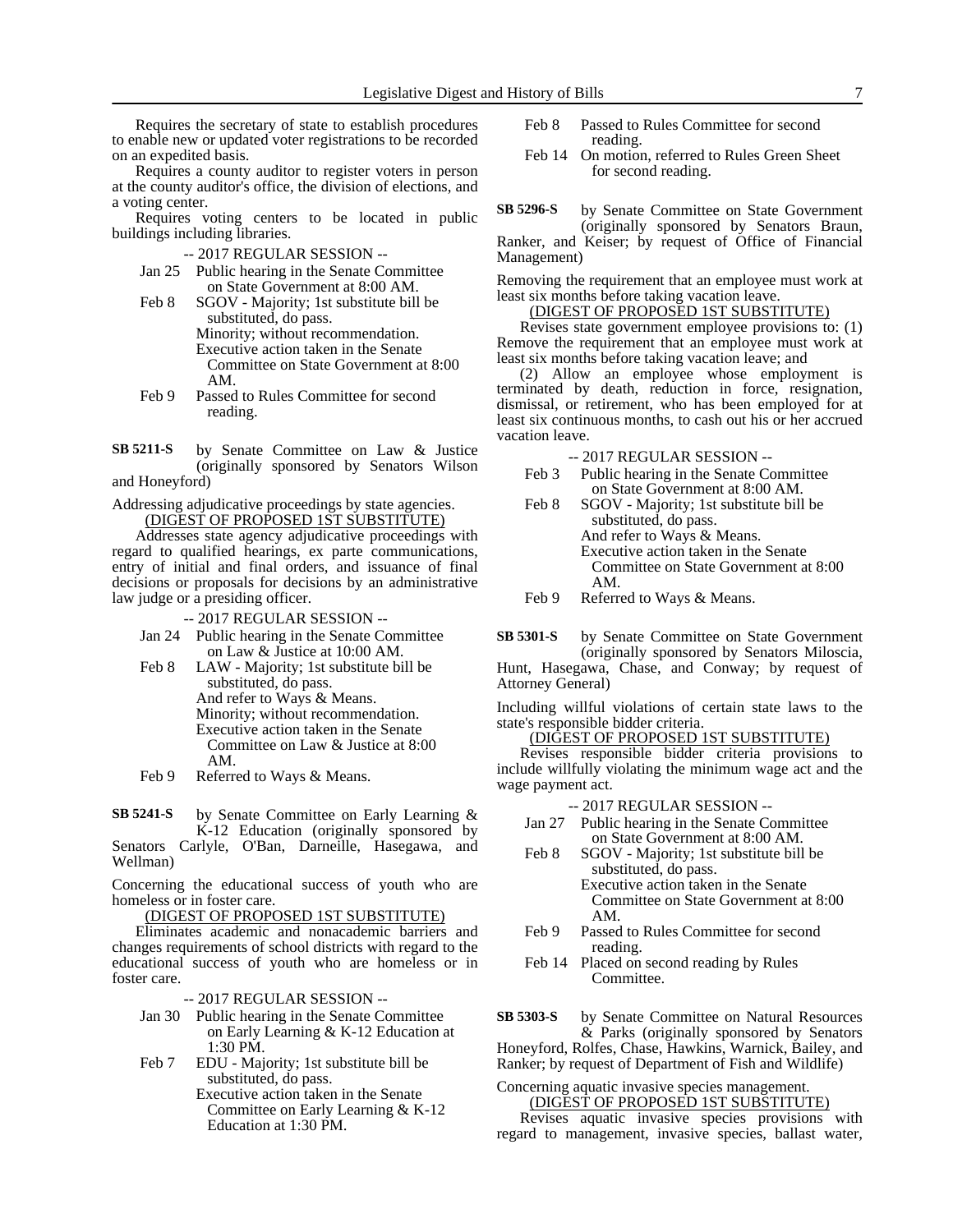biofouling management accounts, and biofouling program funding.

-- 2017 REGULAR SESSION --

- Jan 26 Public hearing in the Senate Committee on Natural Resources & Parks at 1:30 PM.
- Feb 7 NRP Majority; 1st substitute bill be substituted, do pass. And refer to Ways & Means. Minority; do not pass. Executive action taken in the Senate Committee on Natural Resources & Parks at 1:30 PM.
- Feb 9 Referred to Ways & Means.
- Feb 16 Scheduled for public hearing in the Senate Committee on Ways & Means at 3:30 PM. (Subject to change)
- by Senate Committee on Ways & Means (originally sponsored by Senators Schoesler and Ranker) **SB 5358-S**

Improving tax and licensing laws administered by the department of revenue, but not including changes to tax laws that are estimated to affect state or local tax collections as reflected in any fiscal note prepared and approved under the process established in chapter 43.88A RCW.

(DIGEST OF PROPOSED 1ST SUBSTITUTE)

Addresses the improvement of department of revenueadministered tax and licensing laws regarding: (1) Providing reasonable tools for the effective administration of the public utility district privilege tax;

(2) Pet adoption fees;

(3) Technical corrections and clarifications to 2015 legislation;

(4) Automated sales suppression devices and phantom-ware;

(5) Annual surveys and reports for tax preferences;

(6) Estate tax return filing relief;

(7) Clarifying that licensing information may not be disclosed for commercial purposes;

(8) Background investigations;

(9) Revising the date by which the department of revenue is required to provide estimates of the amount of public forestland that is available for timber harvesting; and

(10) Electronic communication of confidential property tax information.

-- 2017 REGULAR SESSION --

- Feb 2 Public hearing in the Senate Committee on Ways & Means at 3:30 PM.
- Feb 8 WM Majority; 1st substitute bill be substituted, do pass. Executive action taken in the Senate Committee on Ways & Means at 3:30 PM.
- Feb 10 Passed to Rules Committee for second reading.
- by Senate Committee on Law & Justice (originally sponsored by Senators Zeiger, **SB 5388-S**

Sheldon, Kuderer, Padden, Wilson, Conway, Fortunato, Hobbs, Becker, Warnick, and Honeyford)

Concerning the removal of unauthorized persons from certain premises.

#### (DIGEST OF PROPOSED 1ST SUBSTITUTE)

Authorizes an owner of a building, that is considered residential real property, to initiate an investigation and request the removal of an unauthorized person from the premises by providing a specific declaration to law enforcement.

Authorizes a peace officer to remove the person from the premises and order the person to remain off the premises, if the person is unlawfully entering the premises.

Requires a peace officer to have probable cause to believe that a person is guilty of criminal trespass in order to make an arrest or exclude anyone under penalty of criminal trespass.

-- 2017 REGULAR SESSION --

- Jan 26 Public hearing in the Senate Committee on Law & Justice at 10:00 AM.
- Feb 8 LAW Majority; 1st substitute bill be substituted, do pass. Executive action taken in the Senate Committee on Law & Justice at 8:00 AM.
- Feb 9 Passed to Rules Committee for second reading.
- by Senators Rivers and Pedersen; by request of Board For Judicial Administration **SB 5809**

Extending surcharges on court filing fees for deposit in the judicial stabilization trust account to July 1, 2021.

Extends, until July 1, 2021, the surcharges on court filing fees for deposit in the judicial stabilization trust account.

-- 2017 REGULAR SESSION --

Feb 14 First reading, referred to Law & Justice.

#### by Senator Padden **SB 5810**

Adding attempted murder to the list of offenses that may be prosecuted at any time after their commission.

Allows attempted murder to be prosecuted at any time after its commission.

- -- 2017 REGULAR SESSION --
- Feb 14 First reading, referred to Law & Justice.
- Feb 15 Scheduled for public hearing in the Senate Committee on Law & Justice at 8:00 AM. (Subject to change)

#### by Senator O'Ban **SB 5811**

Expanding use of the involuntary treatment act to combat heroin abuse.

Addresses heroin abuse.

Provides the criteria for a person to be considered as gravely disabled due to a substance use disorder.

### -- 2017 REGULAR SESSION --

Feb 14 First reading, referred to Human Services, Mental Health & Housing.